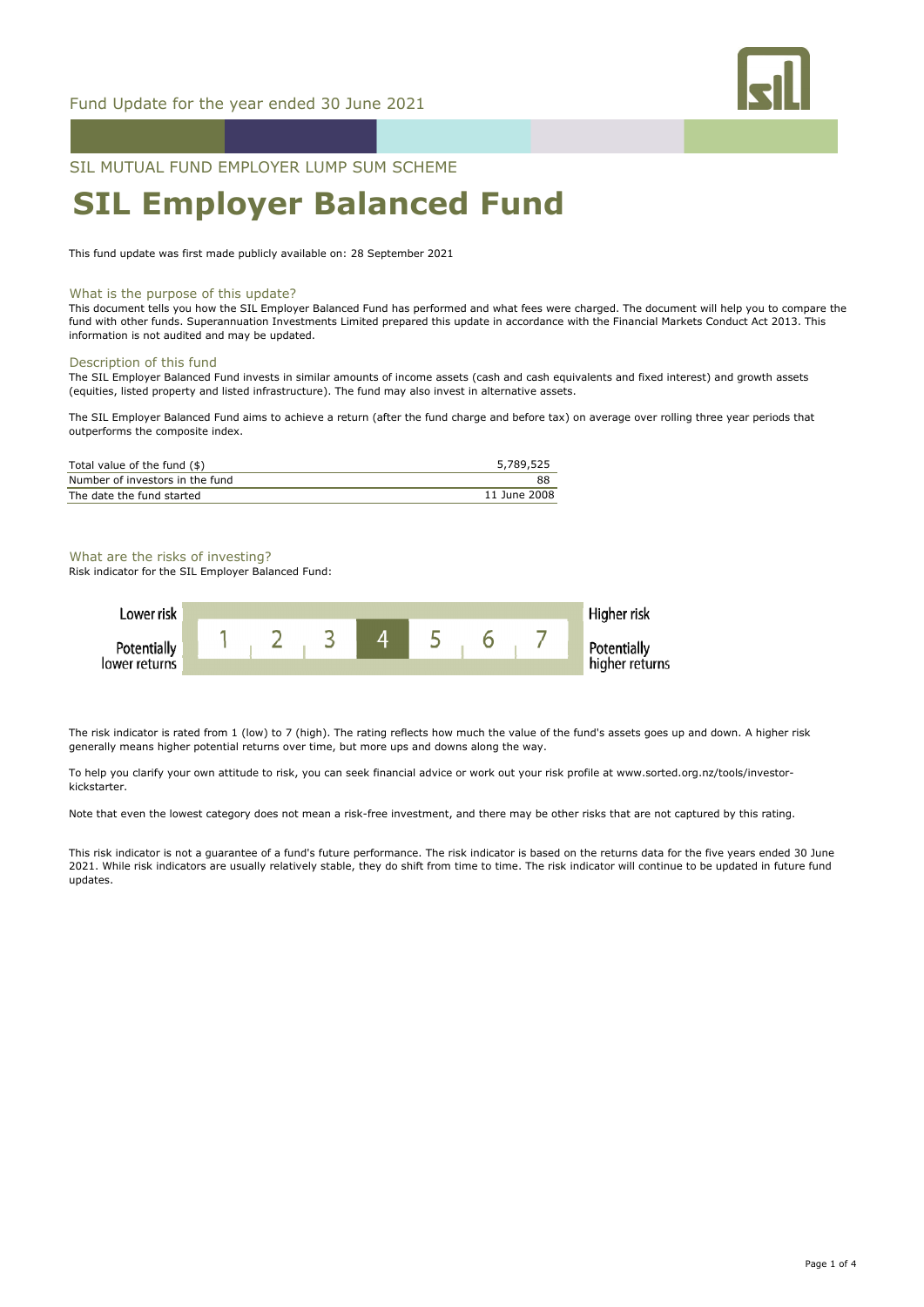|  |  |  |  | How has the fund performed? |  |
|--|--|--|--|-----------------------------|--|
|--|--|--|--|-----------------------------|--|

|                                                    | Average over past<br>five years | Past year |
|----------------------------------------------------|---------------------------------|-----------|
| Annual return                                      |                                 |           |
| (after deductions for fund charges and tax)        | 6.96%                           | 13.69%    |
| Annual return                                      |                                 |           |
| (after deductions for fund charges but before tax) | 7.97%                           | 15.16%    |
| Market index annual return                         |                                 |           |
| (reflects no deduction for fund charges and tax)   | 8.24%                           | 13.44%    |

The market index annual return is calculated using the target investment mix and the indices of each asset class. The composition of the market index for this fund changed on 15 October 2020 due to a change in the underlying index for the New Zealand fixed interest asset class, and on 28 June 2021 due to a change in the target investment mix and the underlying index for the international fixed interest asset class.

Additional information about the market index is available in the statement of investment policy and objectives on the scheme register at www.disclose-register.companiesoffice.govt.nz.



# **Annual return graph**

This shows the return after fund charges and tax for each of the last 10 years ending 31 March. The last bar shows the average annual return for the last 10 years, up to 30 June 2021.

**Important:** This does not tell you how the fund will perform in the future.

Returns in this update are after tax at the highest prescribed investor rate (PIR) of tax for an individual New Zealand resident. Your tax may be lower.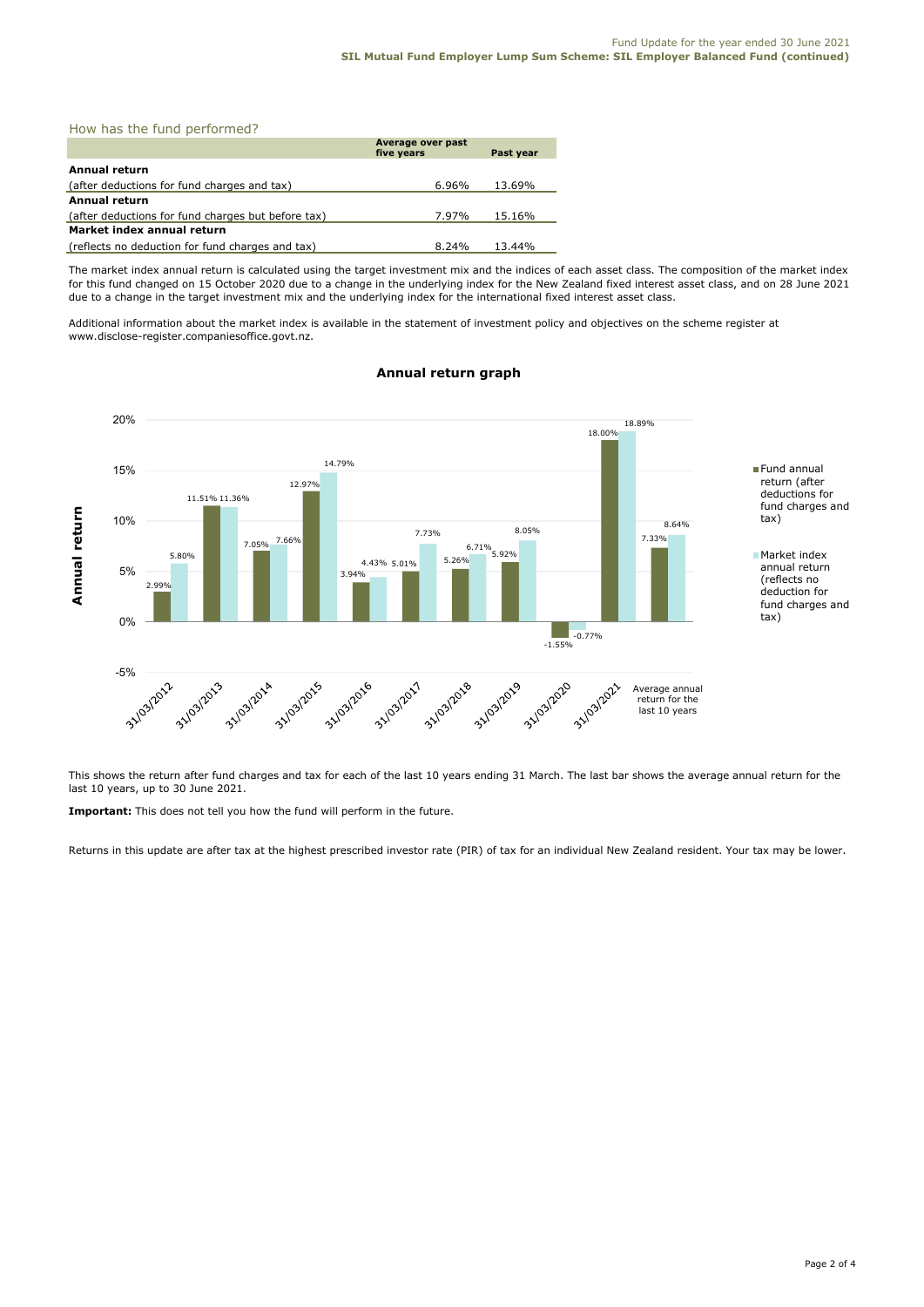## What fees are investors charged?

Investors in the SIL Employer Balanced Fund are charged fund charges. In the year to 30 June 2021 these were:

|                                             | % of net asset value          |
|---------------------------------------------|-------------------------------|
| Total fund charges <sup>1</sup>             | 0.96%                         |
| Which are made up of:                       |                               |
| Total management and administration charges | 0.96%                         |
| Including:                                  |                               |
| Manager's basic fee                         | 0.85%                         |
| Other management and administration charges | 0.11%                         |
| <b>Total performance based fees</b>         | $0.00\%$                      |
|                                             | Dollar amount per<br>investor |
| <b>Other charges</b>                        |                               |
| Membership fee                              | \$0                           |

Investors are not currently charged individual action fees for specific actions or decisions (for example, for withdrawing from or switching funds).

Small differences in fees and charges can have a big impact on your investment over the long term.

#### Example of how this applies to an investor

Sarah had \$10,000 in the fund at the start of the year and did not make any further contributions. At the end of the year, Sarah received a return after fund charges were deducted of \$1,369 (that is 13.69% of her inital \$10,000). Sarah also paid \$0 in other charges. This gives Sarah a total return after tax of \$1,369 for the year.

#### What does the fund invest in?

## **Actual investment mix<sup>2</sup> Target investment mix<sup>2</sup>**

This shows the types of assets that the fund invests in. This shows the mix of assets that the fund generally intends to invest in.